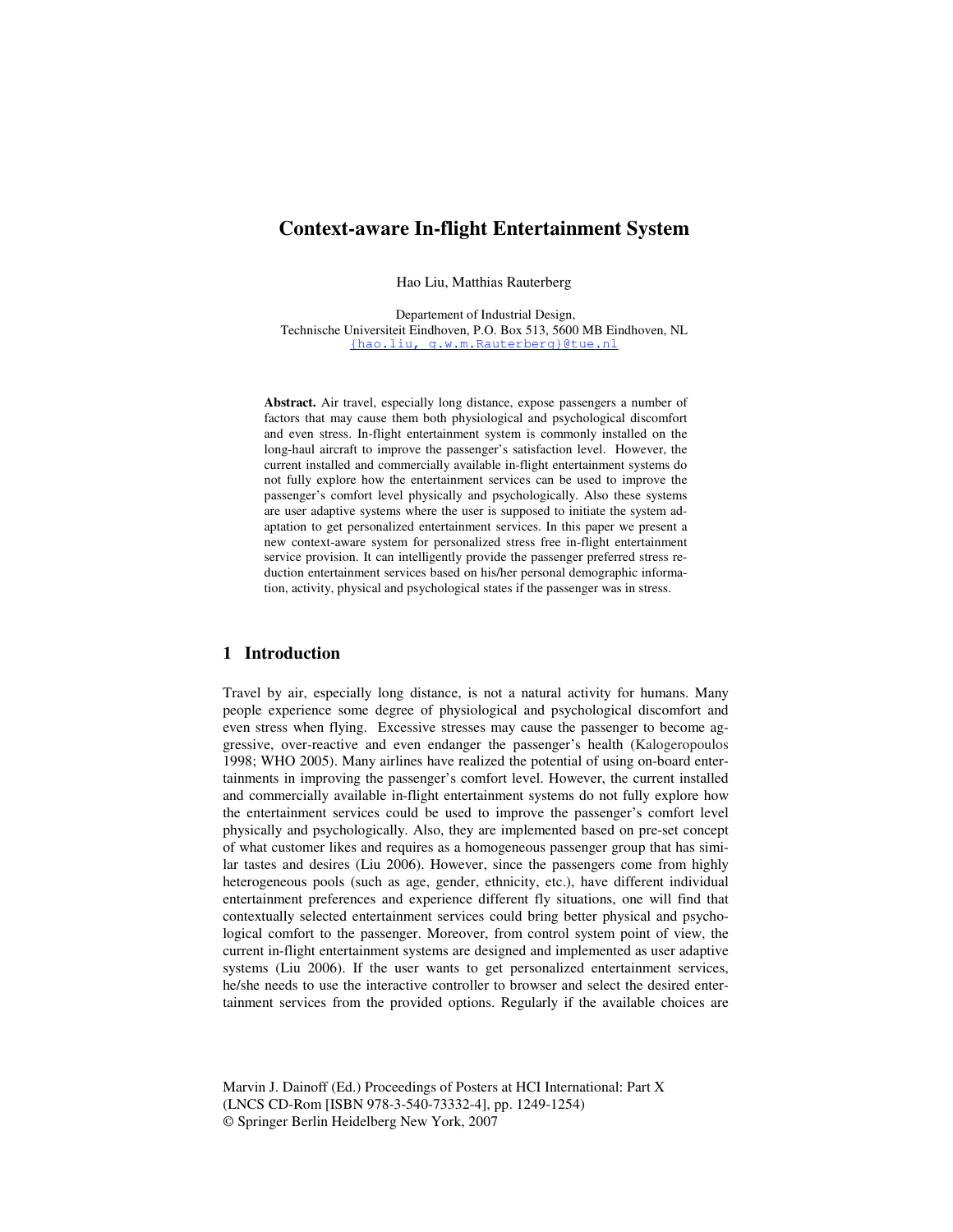#### 1250 Hao Liu and Matthias Rauterberg

many and the interaction design is poor, the passenger tends to get disoriented and not manage to find the most appealing entertainment services.

In this paper we present a new context aware system for personalized stress free inflight entertainment service provision. Compared to the current installed and commercially available in-flight entertainment systems, it has the following features: (1) it can intelligently provide the passenger preferred stress reduction entertainment services based on his/her personal demographic information, activity, physical and psychological states if the passenger was in stress. (2) The passenger is in full control of the inflight entertainment system, if he/she declines the intelligently provided entertainment services, he/she can browse the personalized entertainment category and contents and reselect his/her preferred entertainment services.

This paper is organized as follows: In Sect. 2 we present our context-aware stress free in-flight entertainment service provision model. After that, section 3 gives a case study. Finally, in Sect. 4 the main conclusion is drawn and the future work is discussed.

## **2 Context-aware stress free in-flight entertainment service provision**

This section describes our new concept model of context-aware stress free in-flight entertainment service provision. We first introduce the entertainment services such as music and games that could be used to reduce the user stress physically and psychologically, and then the way to describe them for selection. After that the user context model is presented. Finally we concentrate on the architecture of the context-aware inflight entertainment system which mediates between the entertainment services and the user's context to provide personalized stress reduction entertainment services to the passenger.

### **2.1 Entertainment services**

Generally, the entertainment might be divided into two categories (Livaditi 2002): (1) **Passive**- the user-system interaction levels are very low and the passenger simply enjoys a chosen form of entertainment that is presented to her/him in an organized and packaged form. Examples of passive entertainment services are music, movies, etc. (2) **Active** - the user spends time to actively interact with the entertainment system where the following entertainment service content is determined by the interaction between the user and the system. Examples of this type of entertainment are: game, exercise, and gamble**.** In this paper's context, we focus on music and game auto provision to reduce the passenger stress physically and psychologically. There is a long literature involving the use of entertainment services such as music, games, etc. for improving the user's physical and psychological comfort. (Tansik & Routhieaux 1999; Palmer 2005) have shown that "relaxing" music can be used to decrease stress and increase relaxation. It is well known that exercises can reduce the user's stress physically and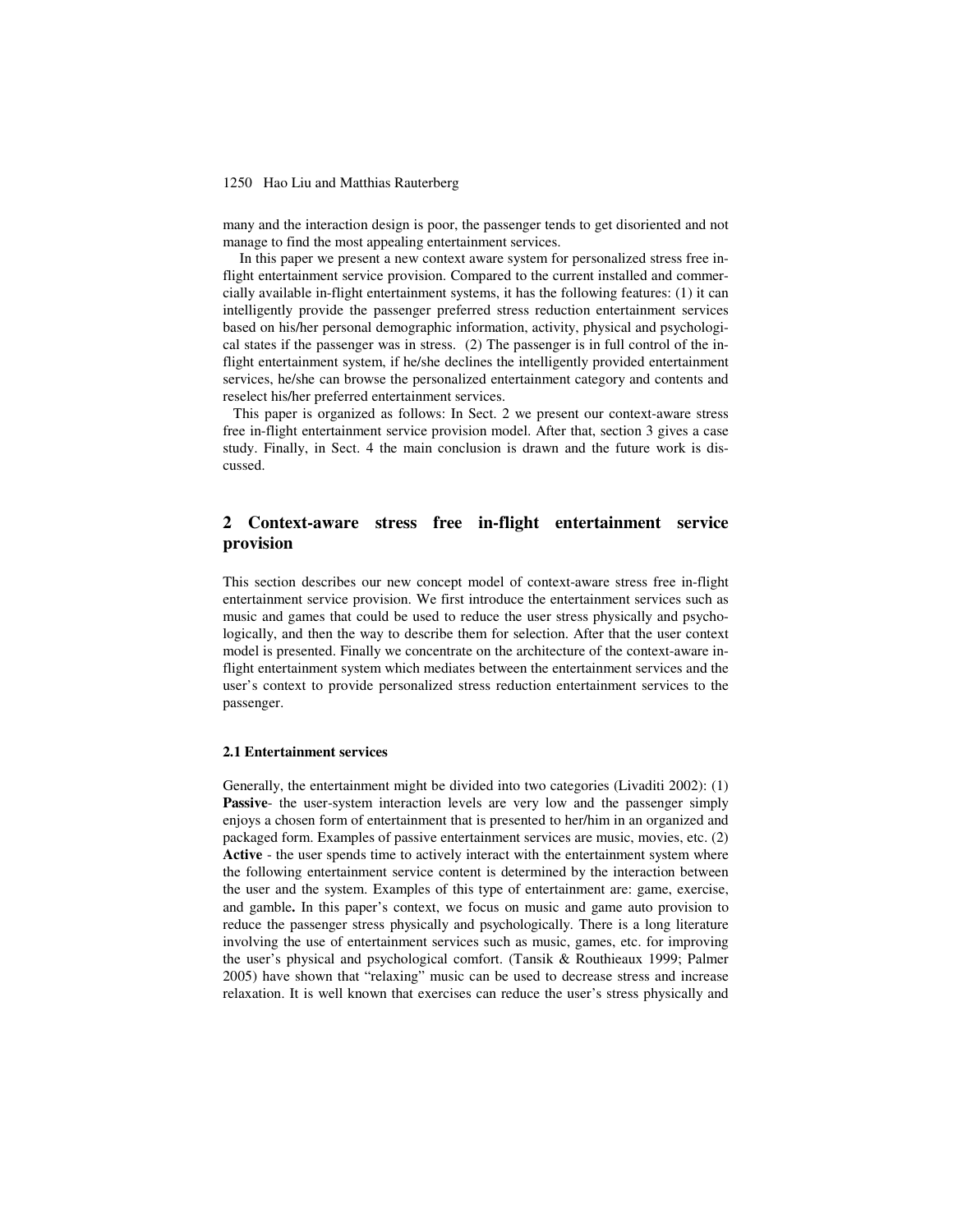psychologically. Usually, the airlines provide some physical exercise tips to the passenger either in paper flyers in front of the passenger's seat or in electronic texts in entertainment systems. However, in most cases the passengers tend to ignore these exercise tips. In our context-aware in-flight entertainment system, these exercise tips are integrated with the game playing. If the passenger wants to play the games, he must move like these pre defined exercises with the game console. Thus, the passenger could improve their physical comfort level with game playing.

Music listeners and game players use many attribute-value items for their entertainment choices such as genre-jazz, language-English, musician-Rain, etc. It is therefore reasonable to represent music and games as a collection of attribute-value pairs.

### **2.2 User context**

Context may be defined as "any information that can be used to characterize the situation of an entity; an entity is a person, place, or object that is considered relevant to the interaction between a user and an application, including the user and applications themselves" (Dey & Abowd 1999). In this abstract definition "any" information that is relevant to characterize the situation of an entity is used to specify context. This abstract definition is correct, meaning that for different domains and different purposes "context" has specific definition elements.

 Our user context is the collection of personalized datum that is pertinent to the adaptive behaviors of the context-aware in-flight entertainment system. The User context data can be either dynamic or static. Static information is mainly the passenger's demographic information such as nationality, sex, age, etc. This information, which embodies different geographic areas, social or ethnic groups, implies different entertainment inclinations. For example, the Entertainment Software Rating Board (ESRB, n.d.), which is set up by the entertainment software industry's trade association, maintains a rating system for video and computer games: the rating symbol, such as E or M, suggesting the game's age appropriateness. Dynamic information includes the passenger's activity, physical and psychological states. Each of them has a set of predefined values which are modeled on signals collected from the corresponding sensors. For the activity dimension, its values include sleeping, working, entertaining, chattering with others which are modeled on the camera signal. For the physical dimension, its values include sub dimensions "time without activity" and "pressure on the body". For the psychological dimension, its values include anxiety, depressed, etc. which are modeled on the fusion of the passenger's bio signals such as heart rate, breathe rate, etc.

### **2.3 Architecture of the context-aware in-flight entertainment system**

Figure 1 shows the main components that make up the context-aware in-flight entertainment system architecture. In the figure, the entertainment service manager is responsible for the in-flight entertainment service (such as music and game) registration, categorization, un-registration, etc service management functions. The user context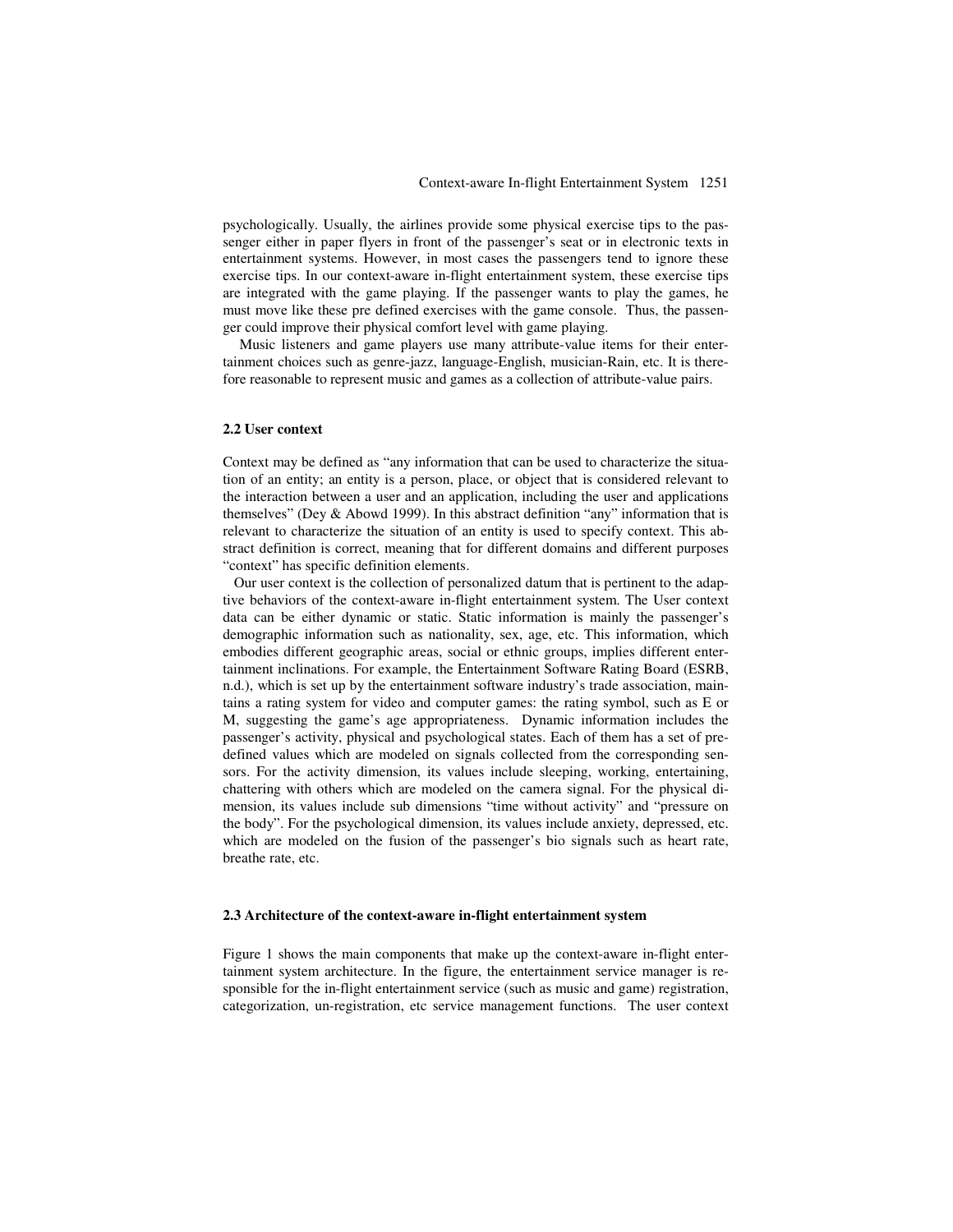#### 1252 Hao Liu and Matthias Rauterberg

manager collects and models signals from the sensors and updates the context information database. The inference engine is the core component of the whole architecture. It is used to mediate between the entertainment services and the user's context according to a set of algorithms to: (1) provide the passenger preferred stress reduction entertainment service intelligently if he/she was in stress and not sleeping, chattering with others, enjoying entertainment services; (2) present personalized entertainment service category and contents according to the passenger's demographic information if the passenger wants to select entertainment services themselves. The coordination mechanism between the above introduced components is based on Event-Control-Action. For example, once the passenger was in stress psychologically and he/ she was not sleeping, chattering with others, working or entertaining, the inference engine will get the "calming" music list, select personalized music according to the passenger's demographic information and auto play the music to the passenger to reduce his/ her stress.



Figure 1. Architecture for the context-aware in-flight entertainment system

## **3 Case Study**

In this section, we use one use case to validate our idea. During the flying, Mr. John is very nervous because this is his first air trip. At the same time, because he just sits near the airplane's engine, the big noise combined with the nervous feeling make John quite anxious. He has no inclination to do some active things such as working, chatting, watching movies etc. By the sensors embedded in the seat and the camera in front of John, the in-flight entertainment system knows the situation and suggests John to put on the anti-noise earphone. Once John did that, the in-flight entertainment system will auto play his preferred "calming" music according to his age, nationality, etc. information to calm him down. After some time, the in-flight entertainment system finds that John has been sitting on his seat without activity more than one hour. It is known that immobility is one of the factors that may lead to the development of a blood clot in a deep vein, so called "deep vein thrombosis" which is obviously not good for John's health. Then, the system recommends a personalized game according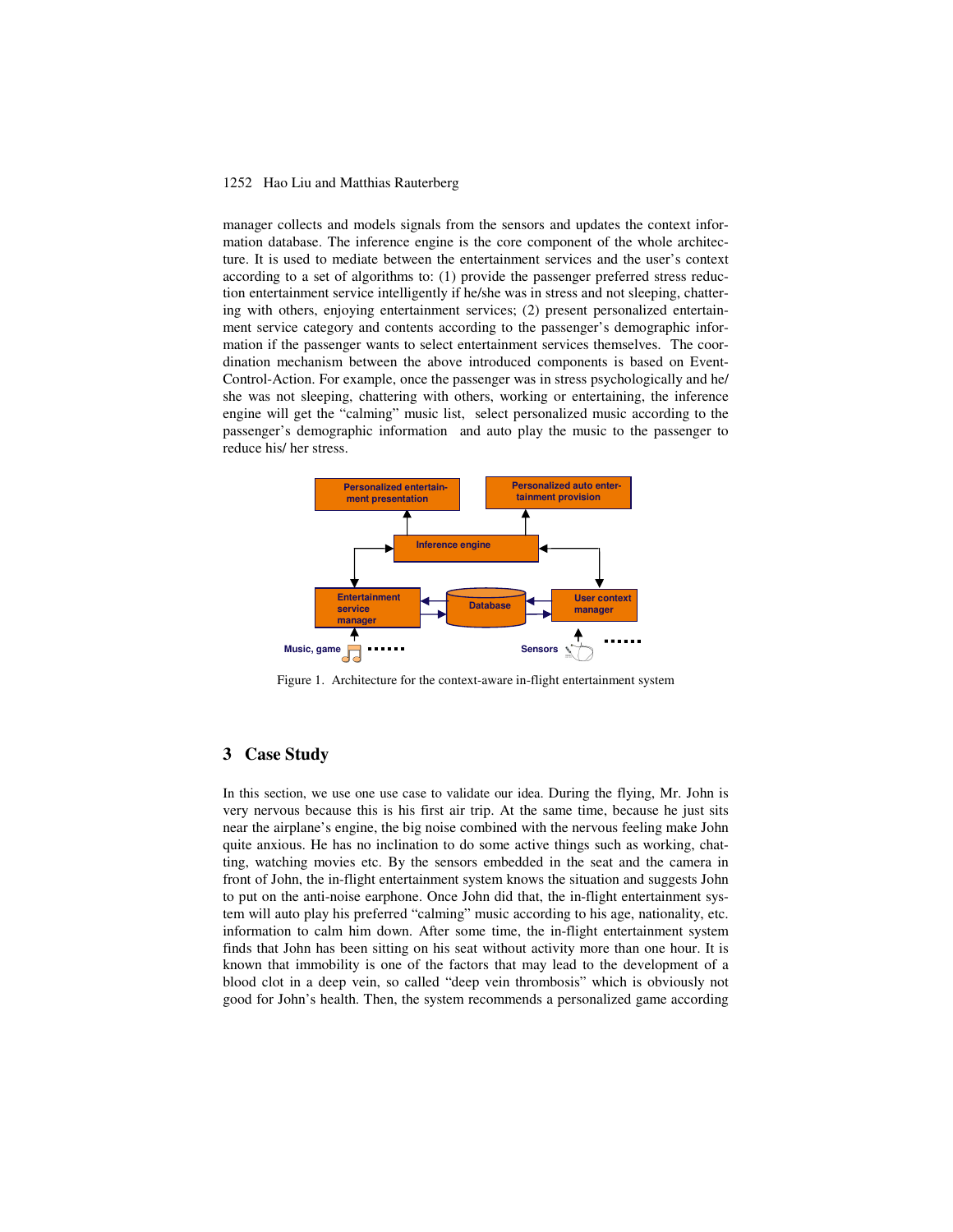to John's age, gender, etc. information for him to play. Once John played the recommended game, he must move his arms and legs with the game console which can improve his physical comfort significantly.

## **4 Concluding remarks and future work**

This paper has examined a new concept of in-flight entertainment system and how it may be applied to improve the passenger comfort level. We first discussed the concept model of stress free in-flight entertainment service provision which includes how the music and games could be used to reduce the passenger's stress level, and the way to describe them for selection, user's context model and the architecture of our system to mediate between the user's context model and entertainment services to reduce the passenger's stress level. After that a case study of improving the passenger's physical and psychological comfort was presented to validate our ideas. As a conclusion we can say that our context-aware in-flight entertainment system can intelligently improve the passenger's satisfaction level physically and psychologically. In the future, we planned to add components to enable the system automatically learning and adapting to the passenger's preferences base on his/her feedback.

### **Acknowledgement**

This project is sponsored by the European Commission DG H.3 Research, Aeronautics Unit under the 6<sup>th</sup> Framework Programme under contract Number: AST5-CT-2006-030958.

### **References**

Dey AK.; Abowd GD. (1999). Towards a better understanding of Context and Context-Awareness. College of Computing, Georgia Institute of Technology. *Technical Report*, 1999.

ESRB (n.d.). Game ratings. http://www.esrb.org/ratings/index.jsp

- Kalogeropoulos S. (1998). Sky rage. *Flight safety Australia*, July 1998, pp. 36-37.
- Liu H. (2006). State of Art of In-flight Entertainment Systems and Office Work Infra structure. Deliverable 4.1 of European project Smart tEchnologies for stress free Air Travel, Eindhoven University of Technology, 2006.
- Livaditi J. (2002). A Media Consumption Analysis of Digital TV Applications**.** Media Consumption Analysis of Interactive Television Applications (UITV Article). Retrieved December 20, 2006 from Web site: http://uitv.info/articles/2002/09Livaditi/
- Palmer LD.(2005). The Soundtrack of Healing, *Spirituality & Health*, March / April 2005: pp. 42-47.